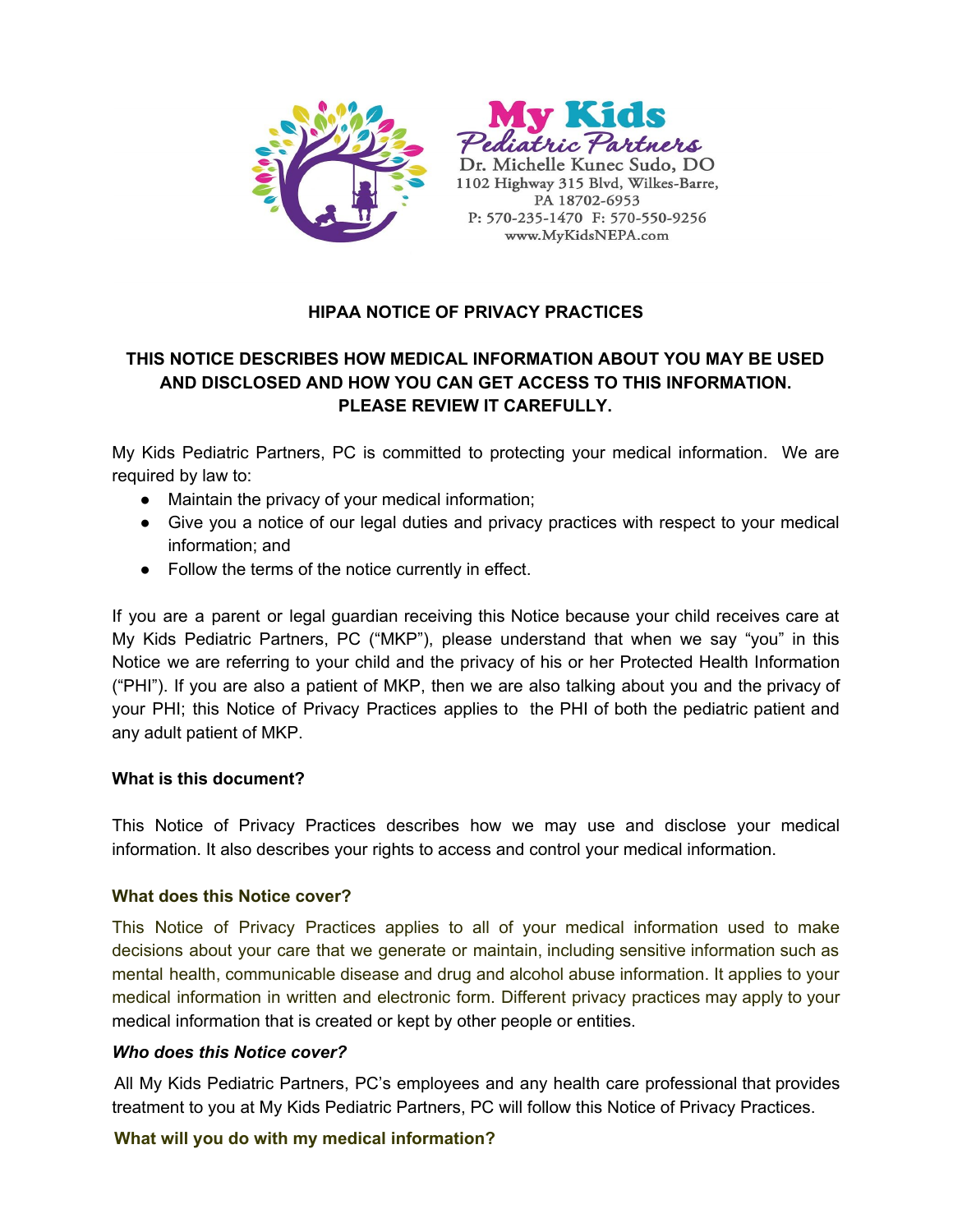The following categories describe the ways that we may use and disclose your medical information without obtaining your prior written authorization. Not every use or disclosure in a category will be listed.

If you are concerned about a possible use or disclosure of any part of your medical information, you may request a restriction. Your right to request a restriction is described in the section below regarding patient's rights.

**Treatment.** We may use and disclose your medical information to help us with your treatment. We may also release your protected health information to help other health care providers treat you. Some examples of treatment uses and disclosures include:

- During an office visit, practice physicians and other staff involved with your care may review your medical record and share and discuss your medical information with each other.
- We may share and discuss your medical information with an outside laboratory, radiology center, or other health care facility where we have referred you for testing.
- We may share and discuss your medical information with an outside home health agency, durable medical equipment agency, or other health care provider to whom we have referred you for health care services and products. We may share and discuss your medical information with a hospital or other health care facility where we are admitting or treating you. We may share and discuss your medical information with another health care provider who seeks this information for the purpose of treating you.
- We may call patients in the waiting room when it is time for them to go to an examining room.

**Payment.** We may use and disclose your medical information for our payment purposes. Payment uses and disclosures include activities conducted to obtain payment for the care provided to you or so that you can obtain reimbursement for that care. Some examples of payment uses and disclosures include:

- Sharing information with your health insurer to determine whether you are eligible for coverage or whether proposed treatment is a covered service.
- Submission of a claim to your health insurer.
- Providing information to your health insurer so that your health insurer can obtain reimbursement from another health plan under a coordination of benefits clause in your subscriber agreement.
- Sharing your demographic information (for example, your address) with other health care providers who seek this information to obtain payment for health care services provided to you.
- Mailing you bills in envelopes with our practice name and return address.
- Provision of a bill to a family member or other person designated as responsible for payment for services rendered to you.
- Providing medical records and other documentation to your health insurer to support the medical necessity of a health service.
- Allowing your health insurer access to your medical record for a medical necessity or quality review audit.
- Providing information to a collection agency or our attorney for purposes of securing payment of a delinquent account.
- Disclosing information in a legal action for purposes or securing payment of a delinquent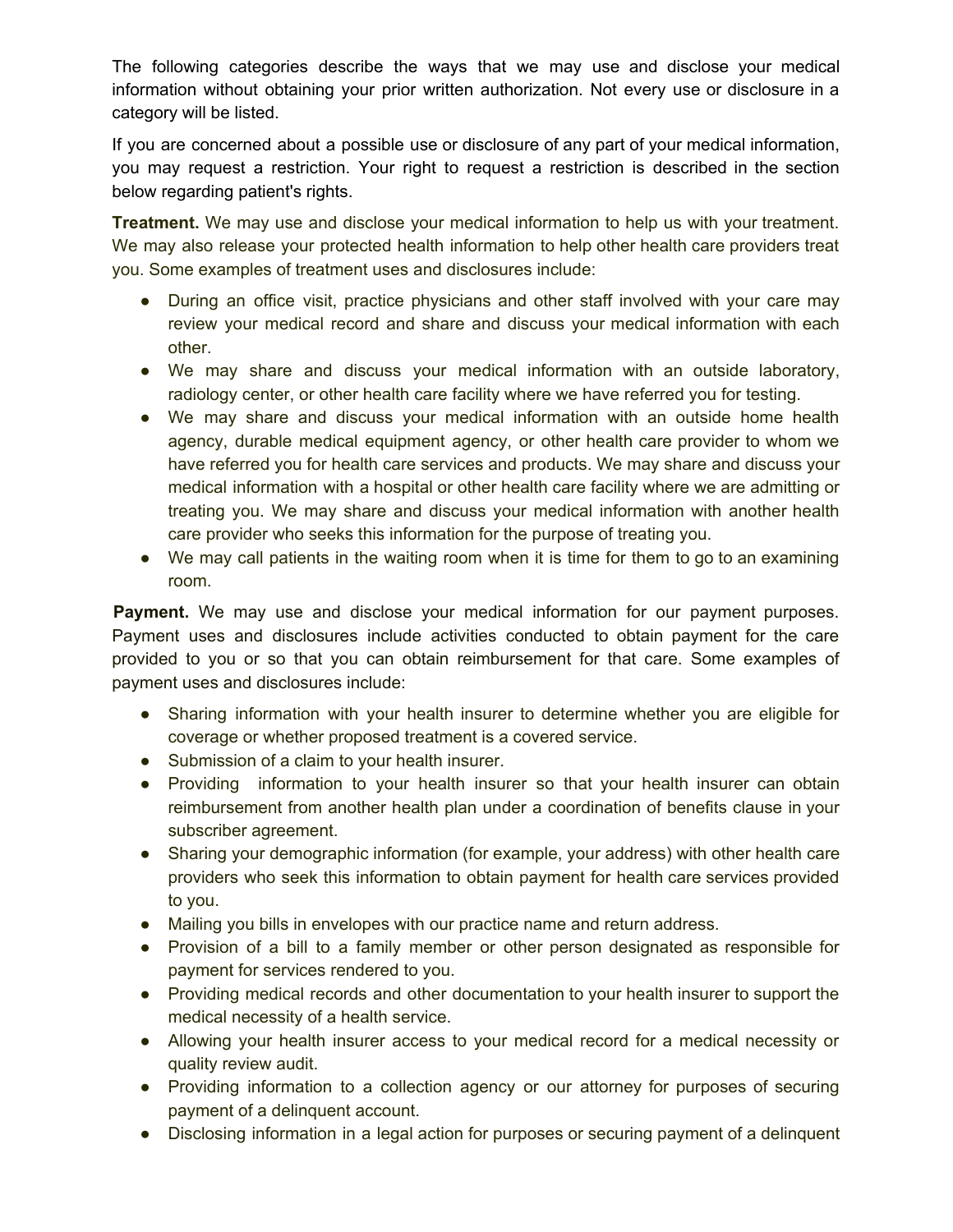account.

**Operations.** We may use or disclose your PHI in order to conduct certain business and operational activities, such as but not limited to the following examples: quality assessments, employee reviews or student training. We may share information with our Business Associates, third parties, who perform these functions on our behalf, as necessary to obtain their services.

Examples: (1) We may use your medical information to conduct internal audits to verify that billing is being conducted properly. (2) We may use your medical information to contact you for the purposes of conducting patient satisfaction surveys or to follow-up on the services we provided.

We may disclose medical information about you to another health care provider or covered entity for its operation activities under certain circumstances.

**Health Information Exchange.** We may participate in a health information exchange (HIE). Generally, an HIE is an organization in which providers exchange patient information in order to facilitate health care, avoid duplication of services (such as tests) and to reduce the likelihood that medical error will occur. By participating in a HIE, we may share your health information with other providers that participate in the HIE or participants of other health information exchanges. If you do not want your medical information to be available through the HIE, you must request a restriction using the process outlined below.

**Business Associates.** We may disclose your medical information to other entities that provide a service to us or on our behalf that requires the release of patient medical information. However, we only will make these disclosures if we have received satisfactory assurance that the other entity will properly safeguard your medical information.

Example: We may contract with another entity to provide transcription or billing services.

**Treatment Alternatives.** We may use and disclose your medical information to tell you about or recommend possible treatment options or alternatives that may be of interest to you.

**Individuals Involved in Your Care or Payment for Your Care.** We may disclose medical information about you to a friend, family member or legal guardian who is involved in your medical care. We may tell your family or friends your condition and that you are in the hospital. In addition, we may disclose medical information about you to an entity assisting in a disaster relief effort so that your family can be notified about your condition, status and location.

**Health-Related Benefits and Services.** We may use and disclose medical information to tell you about health related benefits or services that may be of interest to you.

**Research.** We may use and disclose medical information about you to researchers. In most circumstances, you must sign a separate form specifically authorizing us to use and/or disclose your medical information for research. However, there are certain exceptions. Your medical information may be disclosed without your authorization for research if the authorization requirement has been waived or altered by a special committee that is charged with ensuring that the disclosure will not pose a great risk to your privacy or that measures are being taken to protect your medical information. Your medical information also may be disclosed to researchers to prepare for research as long as certain conditions are met. Medical information regarding people who have died can be released without authorization under certain circumstances. Limited medical information may be released to a researcher who has signed an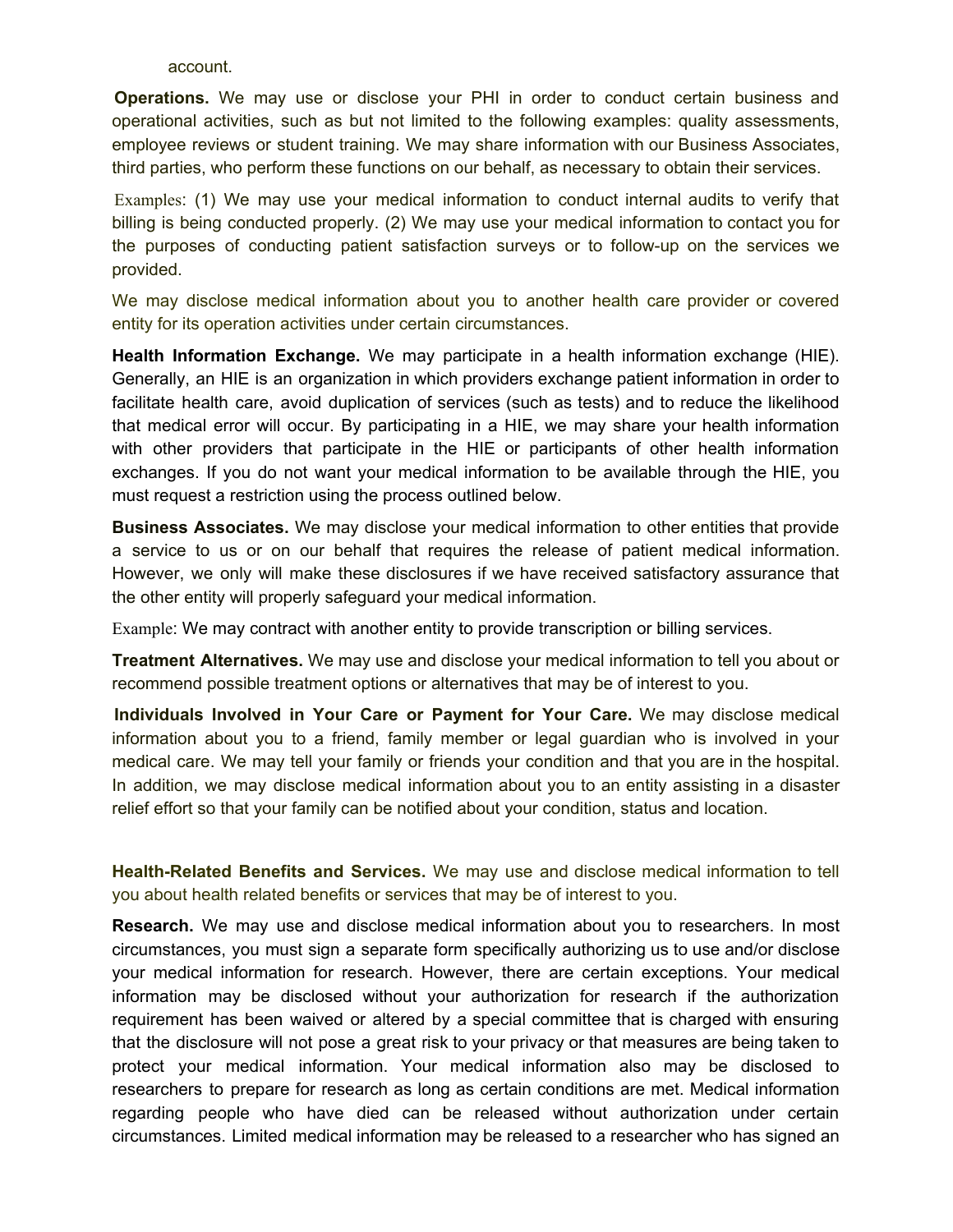agreement promising to protect the information released.

**Organ and Tissue Donation.** If you are an organ donor, we may release medical information to organizations that handle organ procurement or organ, eye or tissue transplantation or to an organ donation bank, as necessary to facilitate organ or tissue donation and transplantation.

**Can you ever use and disclose my medical information without my authorization?** Yes. The following categories describe the ways that we may be required to use and disclose your medical information without your authorization. Not every use or disclosure in a category will be listed.

**Required by Law.** We may disclose your medical information when required to do so by federal, state or local law.

Examples: (1) We may release your medical information for workers' compensation or similar programs. (2) We are required by law to report cases of suspected abuse and neglect. These reports may include your medical information.

**Public Safety**. We may use and disclose medical information about you when necessary to prevent a serious threat to your health and safety or the health and safety of the public or another person. Any disclosure would only be to someone able to help prevent the threat.

**Public Health.** We may disclose medical information about you for public health activities intended to:

- Prevent or control disease, injury or disability;
- Report births and deaths:
- Report abuse, neglect or violence as required by law;
- Report reactions to medications or problems with products;
- Notify people of recalls of products they may be using; or
- Notify a person who may have been exposed to a disease or may be at risk for contracting or spreading a disease

**Food and Drug Administration (FDA).** We may disclose to the FDA and to manufacturers health information relative to adverse events with respect to food, supplements, product and product defects, or post-marketing surveillance information to enable product recalls, repairs or replacements.

**Health Oversight Activities.** We may disclose medical information to a health oversight agency for activities authorized by law. These oversight activities include, for example, audits, investigations, inspections, and licensure.

**Lawsuits and Disputes.** If you are involved in a lawsuit or a dispute, we may disclose medical information about you in response to a court or administrative order. In limited circumstances, we may disclose medical information about you in response to a subpoena or discovery request.

**Law Enforcement.** We may release medical information if asked to do so by law enforcement official:

- In response to a court order, warrant, summons or other similar process;
- To identify or locate a suspect, fugitive, material witness, or missing person;
- About the victim of a crime if, under certain limited circumstances, we are unable to obtain the person's agreement;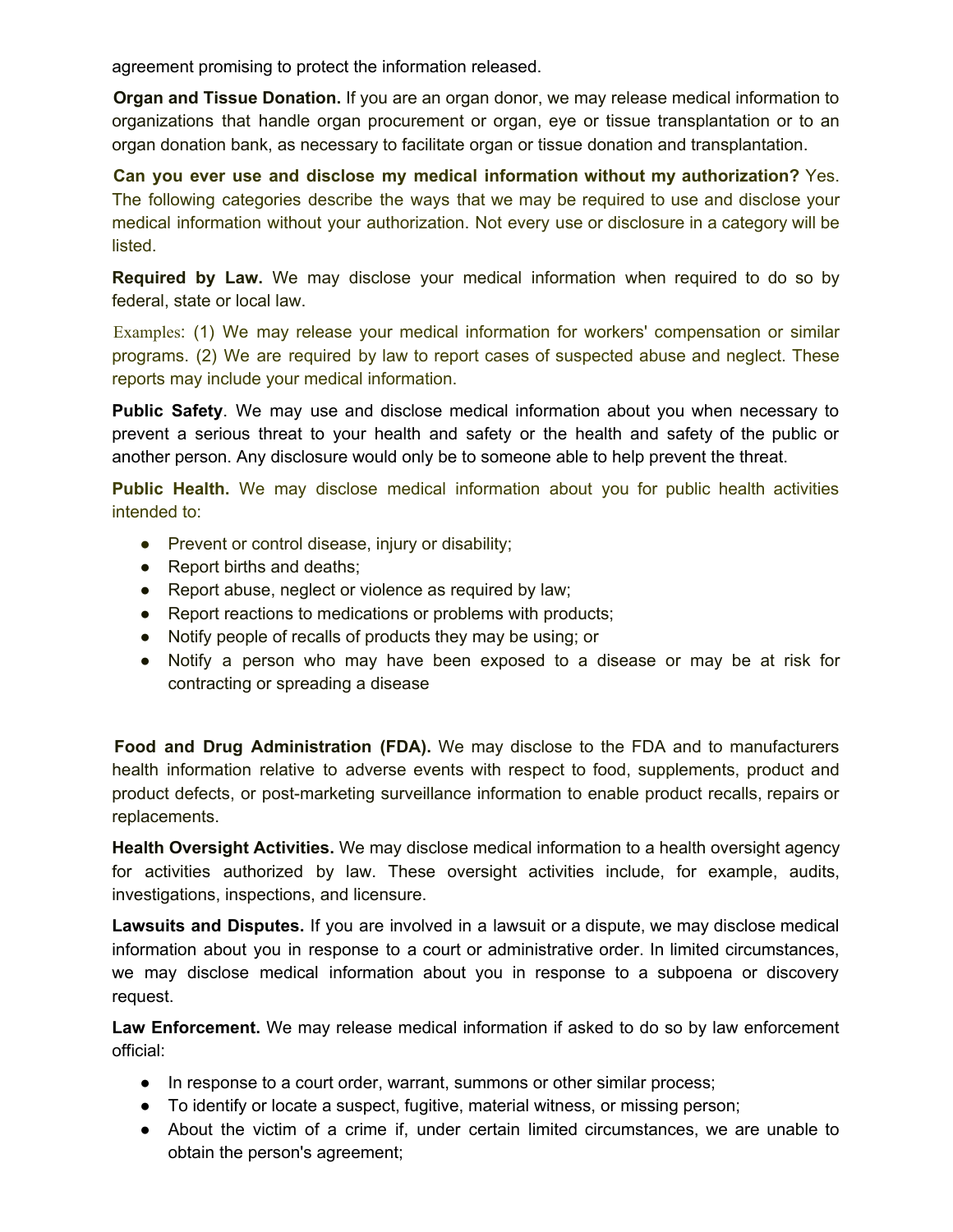- About a death we believe may be the result of criminal conduct;
- About criminal conduct at the hospital; and
- In emergency circumstances to report a crime; the location of the crime or victims; or the identity, description or location of the person who committed the crime.

**Coroners, Medical Examiners and Funeral Directors.** We may release medical information to a coroner or medical examiner.

**National Security and Intelligence Activities.** We may release medical information about you to authorized federal officials for intelligence, counterintelligence, and other national security activities authorized by law.

**Protective Services for the President and Others.** We may disclose medical information about you to authorized federal officials so they may provide protection to the President, other authorized persons or foreign heads of state or conduct special investigations.

**Military/Veterans.** We may disclose your medical information as required by military command authorities, if you are a member of the armed forces.

**Inmates.** If you are an inmate of a correctional facility or under the custody of a law enforcement official or agency, we may release your medical information to the correctional facility or law enforcement official or agency.

## **What if you want to use and/or disclose my medical information for a purpose not described in this Notice?**

We must obtain a separate, specific authorization from you to use and/or disclose your medical information for any purpose not covered by this notice or the laws that apply to us.

If you provide us with authorization to use or disclose your medical information, you may revoke the authorization, in writing, at any time. If you revoke your authorization, we will not use or disclose your medical information for the reasons covered by your authorization. However, your revocation will not apply to disclosures already made by us in reliance on your authorization.

Your authorization is required for the following purposes:

- *Psychotherapy notes.* We must obtain your authorization to use or disclose notes maintained by a mental health professional about a counseling session.
- *Sale of Medical Information.* We must obtain your authorization virtually any time we intend to sell your medical information, with minor exceptions.
- *Marketing.* We must obtain your authorization to communicate with you about a particular product or service virtually any time we are paid to make the communication, with minor exceptions.
- *Fundraising.* We must obtain your authorization to contact you or utilize your health information for fundraising purposes.

### **What are my rights regarding my medical information?**

You have the rights described below in regard to the medical information that we maintain about you. You are required to submit a written request to exercise any of these rights. You may contact our medical record department or Privacy Official to obtain a form that you can use to exercise any of the rights listed below.

**Right to Inspect and Copy.** You have the right to inspect and obtain a copy of medical information used to make decisions about your care. This includes medical and billing records, other than psychotherapy notes. To inspect and copy this Health Information, you must make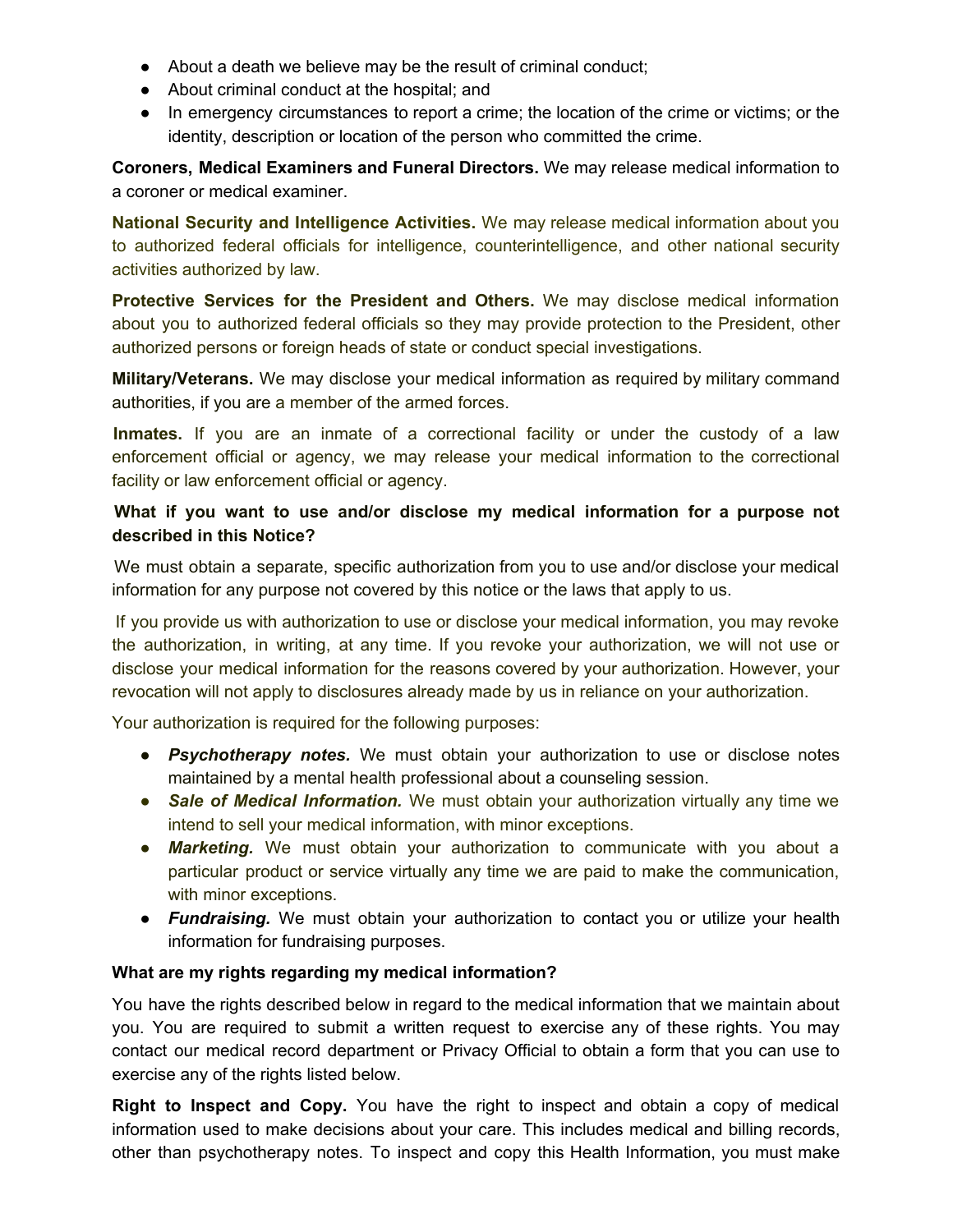your request, in writing, to our office. We have up to 30 days to make your Protected Health Information available to you and we may charge you a reasonable fee for the costs of copying, mailing or other supplies associated with your request. We may not charge you a fee if you need the information for a claim for benefits under the Social Security Act or any other state of federal needs-based benefit program. We may deny your request in certain limited circumstances. If we do deny your request, you have the right to have the denial reviewed by a licensed healthcare professional who was not directly involved in the denial of your request, and we will comply with the outcome of the review.

**Right to Amend.** If you feel that medical information that we created is incorrect or incomplete, you may submit a request for an amendment for as long as we maintain the information. *You must provide a reason that supports your amendment request.*

We may deny your request for an amendment if it is not in writing or does not include a reason to support the request.) In addition, we may deny your request if you ask to amend information that:

- We did not create, unless the person or entity that created the information is not available to make the amendment;
- Is not part of the medical information that we maintain;
- Is not part of the information that you would be permitted to inspect and copy; or is accurate and complete

**Right to an Accounting of Disclosures.** You have the right to request a list of certain disclosures we made of Health Information for purposes other than treatment, payment and health care operations or for which you provided written authorization. To request an accounting of disclosures, you must make your request, in writing, to our Practice Manager/Privacy Officer.. *Your request must state a time period, which may not be longer than 6 years and may not include dates before April 14, 2003.*

**Right to Request Restrictions.** You have the right to request a restriction or limitation on the medical information we use or disclose about you unless our use and/or disclosure is required by law. You also have the right to request a limit on the medical information we disclose about you to someone who is involved in your care or the payment for your care, like a family member or friend. You can request a restriction if you do not want us to disclose your medical information to an HIE.

We are not required to agree to your request unless you are requesting a restriction on the disclosure of information to your health plan and you pay out of pocket for the medical treatment provided. If we agree to a restriction, we will comply with your request unless the information is needed to provide emergency treatment to you.

In your request, you must indicate:

- The type of restriction you want and the information you want restricted; and
- To whom you want the limits to apply, for example, a spouse or guardian of child

**Right to Request Confidential Communications.** You have the right to request that we communicate with you about medical matters in a certain way or at a certain location. For example, you can ask that we only contact you at work or by mail. We will accommodate all reasonable requests. Your request must specify how or where you wish to be contacted.

**Right to a Paper Copy of This Notice.** You have the right to a paper copy of this notice. You